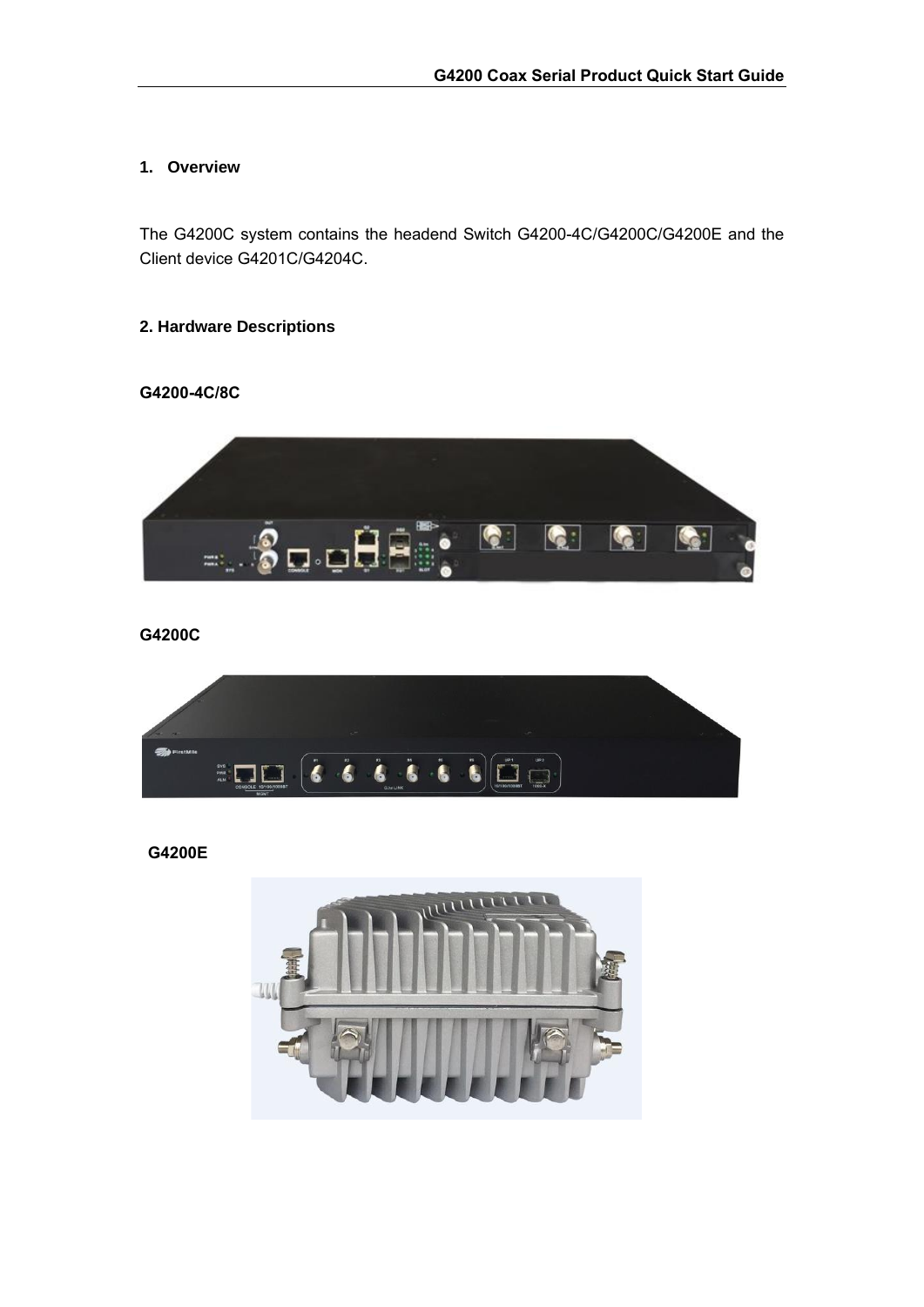

### **2.1 G4200-4C/8C (Headend device)**

G4200-4C/8C is the device of multiplexer system, as shown in the following drawings. It supports 2 x10G SFP ports, 2 x 10/100/1000BT ports, 4/8 x coax g.hn Ports, one gigabit monitor port.

The front panel is shown below:



The following table shows the port descriptions.

| Label                               | <b>Description</b>                                                                                                                                                                                                               |
|-------------------------------------|----------------------------------------------------------------------------------------------------------------------------------------------------------------------------------------------------------------------------------|
| Console                             | Console port: A RS-232 connector for connection to a<br>computer for console control/administration. The RS-232<br>console port can be used for accessing the device CLI<br>(command line interface) for out-of-band management. |
| <b>MON</b>                          | Monitor port, 1 x 1GE local system provision/monitoring port                                                                                                                                                                     |
| G1/G2                               | 2 x 1GE Ethernet ports for uplink aggregation                                                                                                                                                                                    |
| XG1/XG2                             | 2 x 10GE SFP Ethernet ports for uplink aggregation                                                                                                                                                                               |
| G <sub>h</sub> n1/G <sub>h</sub> n2 | G.hn ports for data signal and CATV signal                                                                                                                                                                                       |

The following table shows the LED descriptions.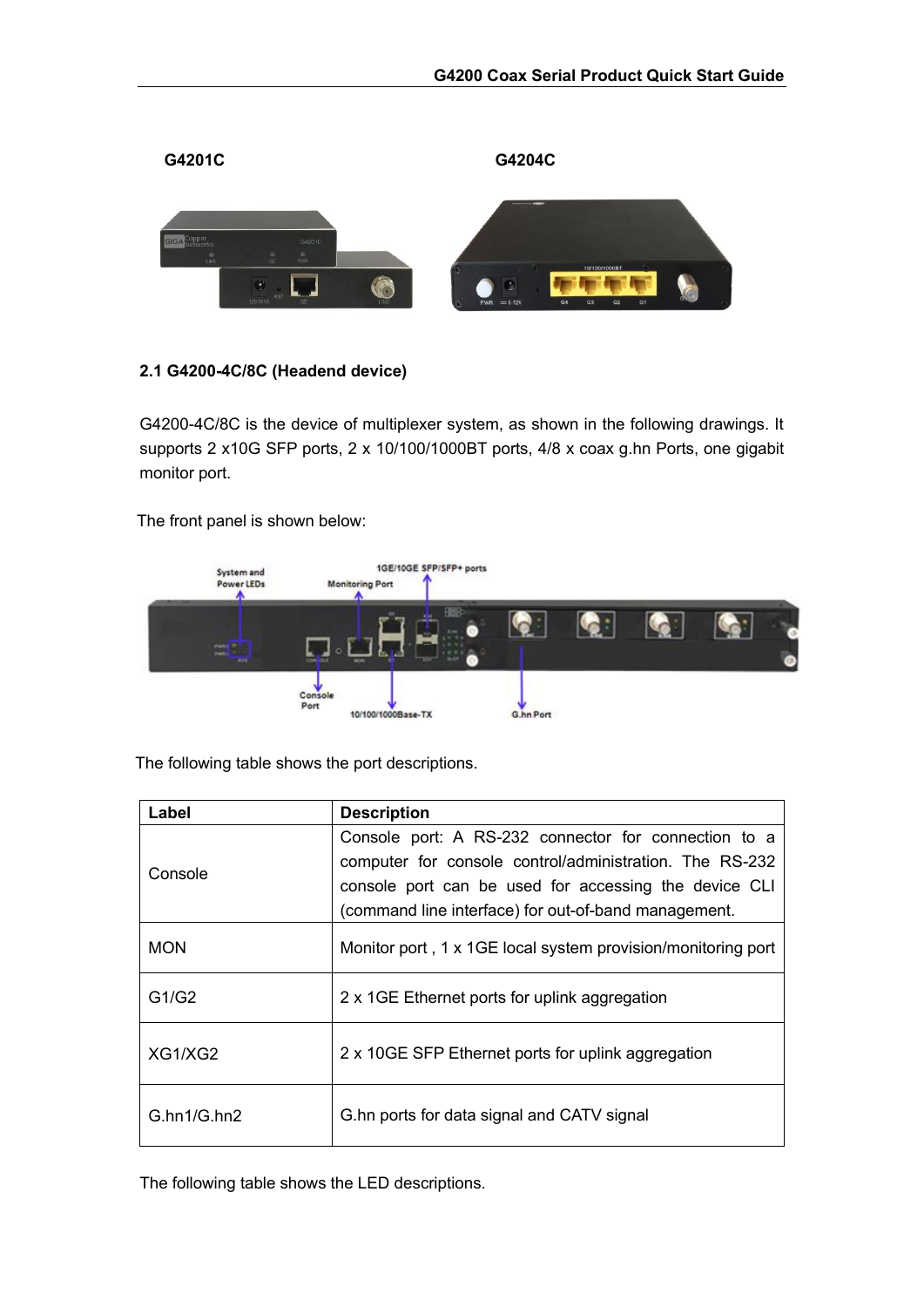| Label                    | <b>Type</b>                 | Color  | <b>State</b> | <b>Description</b>                                                     |
|--------------------------|-----------------------------|--------|--------------|------------------------------------------------------------------------|
|                          |                             |        |              | The power is on and supplying the                                      |
| PWR A/B                  | Power status                | Yellow | On           | current to the system                                                  |
|                          |                             |        | Off          | The power is off or it is not                                          |
|                          |                             |        |              | supplying the current to the system                                    |
| <b>SYS</b>               | System status               | Green  | On           | System is started                                                      |
|                          |                             |        | Off          | System has not started                                                 |
|                          |                             |        | On           | The corresponding port connection<br>normal                            |
|                          |                             | Green  | Off          | The link condition is poor or there is                                 |
| G.hn<br>1/G.hn2          | G.hn link status            |        |              | no connection to this port                                             |
|                          |                             |        | On           | The corresponding port connection<br>abnormal and link quality is poor |
|                          |                             | Yellow |              | The link condition is normal or there                                  |
|                          |                             |        | Off          | is no connection to this port                                          |
| XG1/XG                   | <b>Ethernet link status</b> | Green  | On           | The corresponding port connection<br>normal                            |
| 2                        |                             |        | Off          | there is no connection to this port                                    |
|                          |                             |        | On           | The corresponding port is selected.                                    |
| G.hn<br>G.hn port status |                             | Green  | Off          | The corresponding port is not<br>selected.                             |
|                          | Slot status                 |        | On           | The corresponding slot is selected.                                    |
| Slot                     |                             |        | Off          | The corresponding<br>slot is<br>not<br>selected.                       |
| G1/G2/<br><b>MON</b>     | <b>Ethernet link status</b> | Green  | On           | The corresponding port connection<br>rate is<br>1000Mbps               |
|                          |                             |        | Off          | The corresponding port connection<br>rate is 10/100 Mbps               |
|                          |                             | Yellow | On           | The corresponding port connection<br>normal                            |
|                          |                             |        | Off          | There is no connection to this port                                    |
|                          |                             |        | <b>Blink</b> | The G1/G2/ MON port is up and this<br>port is working.                 |

## **2.2 G4200C (Headend device)**

G4200C is the device of multiplexer system, as shown in the following drawings. It supports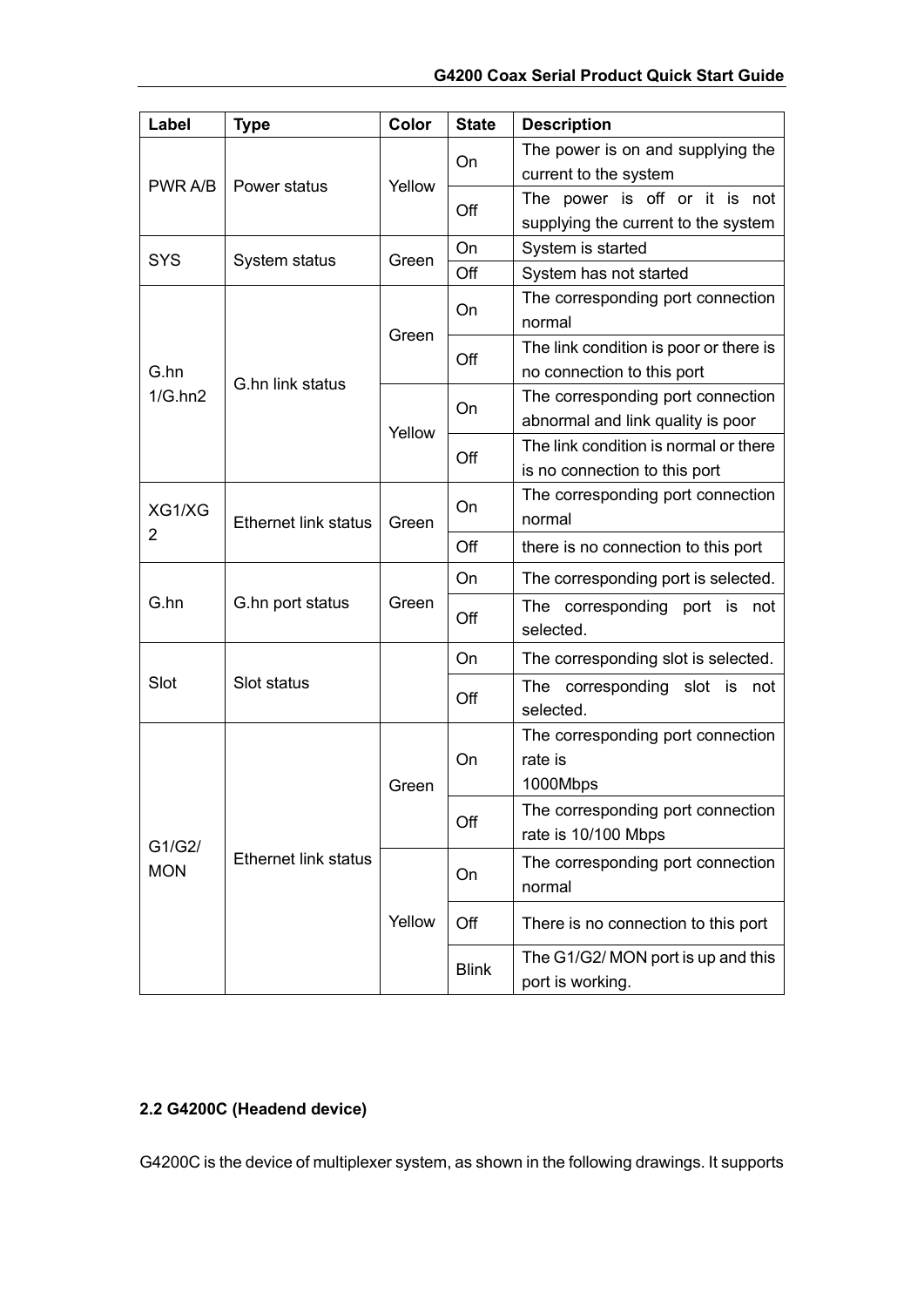1 x10G SFP ports, 2 x 10/100/1000BT ports,6 x coax g.hn Ports, one gigabit monitor port.

The front panel is shown below:



The following table shows the port descriptions.

| Label                               | <b>Description</b>                           |
|-------------------------------------|----------------------------------------------|
|                                     | Console port: A RS-232 connector for         |
|                                     | connection to a computer for console         |
| Console                             | control/administration. The RS-232 console   |
|                                     | port can be used for accessing the device    |
|                                     | CLI (command line interface) for out-of-band |
|                                     | management.                                  |
| <b>MON</b>                          | Monitor port, 1 x 1GE local system           |
|                                     | provision/monitoring port                    |
|                                     | 2 x 1GE Ethernet ports for uplink            |
| G1/G2                               | aggregation                                  |
|                                     | 1 x 10GE SFP Ethernet ports for uplink       |
| XG1/XG2                             | aggregation                                  |
| G.hn1/G.hn2/G.hn3/G.hn4/G.hn5/G.hn6 | G.hn ports for data signal and CATV signal   |

The following table shows the LED descriptions.

| Label         | Type             | Color  | <b>State</b>           | <b>Description</b>                      |
|---------------|------------------|--------|------------------------|-----------------------------------------|
|               |                  |        | On                     | The power is on and supplying the       |
|               |                  |        |                        | current to the system                   |
| PWR A/B       | Power status     | Yellow | Off                    | The power is off or it is not supplying |
|               |                  |        |                        | the current to the system               |
| <b>SYS</b>    |                  |        | On                     | System is started                       |
| System status | Green            | Off    | System has not started |                                         |
| G.hn1/        | G.hn link status | Green  |                        | The corresponding port connection       |
| G.hn2/        |                  |        | On                     | normal                                  |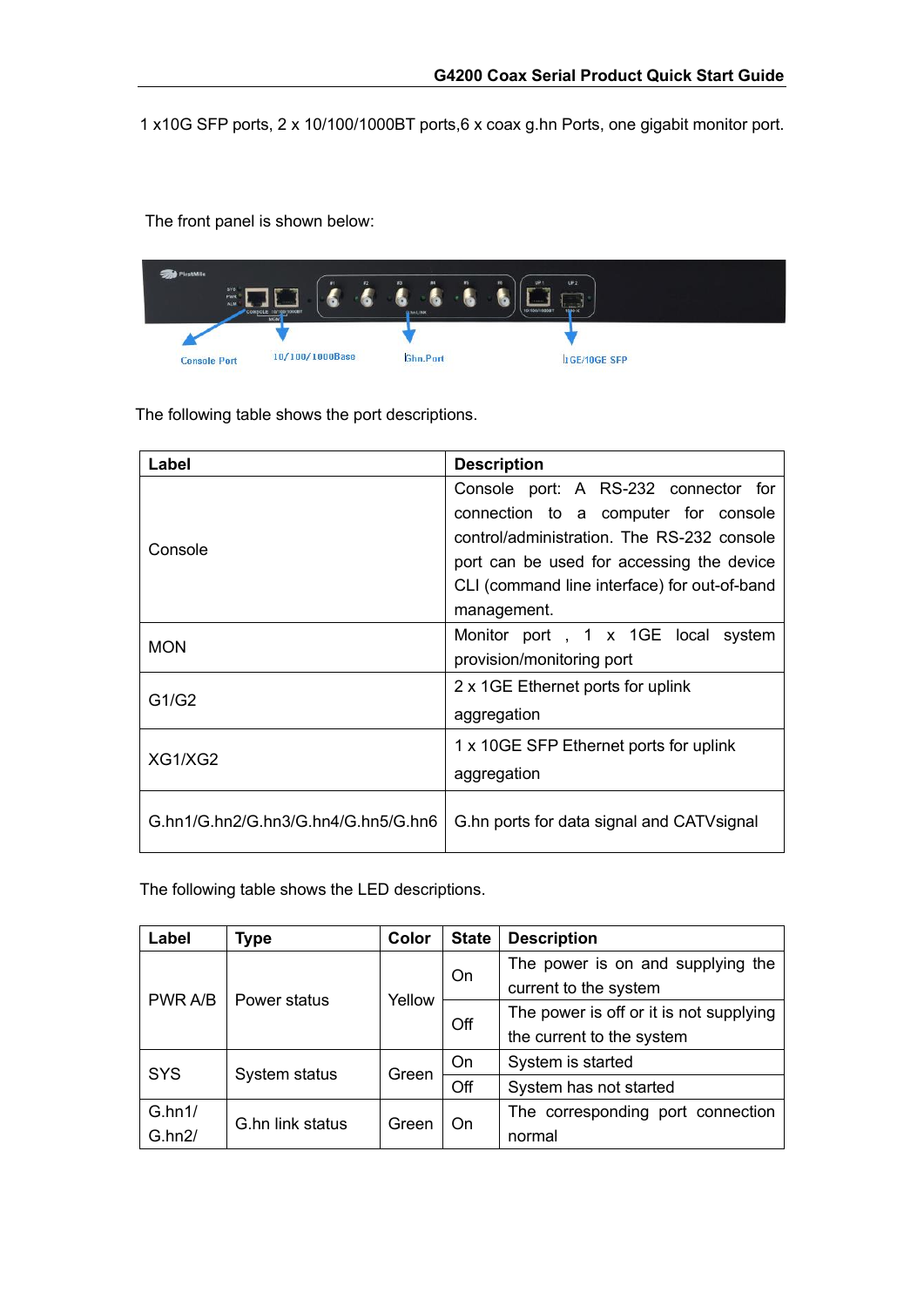| G.hn3/                                              |                             |        | Off                                         | The link condition is poor or there is                   |
|-----------------------------------------------------|-----------------------------|--------|---------------------------------------------|----------------------------------------------------------|
| G.hn4/                                              |                             |        |                                             | no connection to this port                               |
| G.hn5/                                              |                             |        | On                                          | The corresponding port connection                        |
| G.hn6                                               |                             | Yellow |                                             | abnormal and link quality is poor                        |
|                                                     |                             |        | Off                                         | The link condition is normal or there                    |
|                                                     |                             |        |                                             | is no connection to this port                            |
| XG1/XG2                                             | <b>Ethernet link status</b> | Green  | <b>On</b>                                   | The corresponding port connection<br>normal              |
|                                                     |                             |        | Off                                         | there is no connection to this port                      |
|                                                     |                             |        | On                                          | The corresponding port is selected.                      |
| G.hn                                                | G.hn port status            | Green  | Off                                         | The<br>corresponding<br>port<br>is<br>not<br>selected.   |
|                                                     |                             |        | On                                          | The corresponding slot is selected.                      |
| Slot                                                | Slot status                 |        | Off                                         | The<br>corresponding<br>slot<br>is<br>not<br>selected.   |
|                                                     |                             |        |                                             | The corresponding port connection                        |
|                                                     |                             | Green  | On                                          | rate is                                                  |
|                                                     |                             |        |                                             | 1000Mbps                                                 |
| G1/G2/<br><b>Ethernet link status</b><br><b>MON</b> |                             |        | Off                                         | The corresponding port connection<br>rate is 10/100 Mbps |
|                                                     |                             | On     | The corresponding port connection<br>normal |                                                          |
|                                                     |                             |        |                                             |                                                          |
|                                                     |                             | Yellow | Off                                         | There is no connection to this port                      |
|                                                     |                             |        | <b>Blink</b>                                | The G1/G2/ MON port is up and this                       |
|                                                     |                             |        |                                             | port is working.                                         |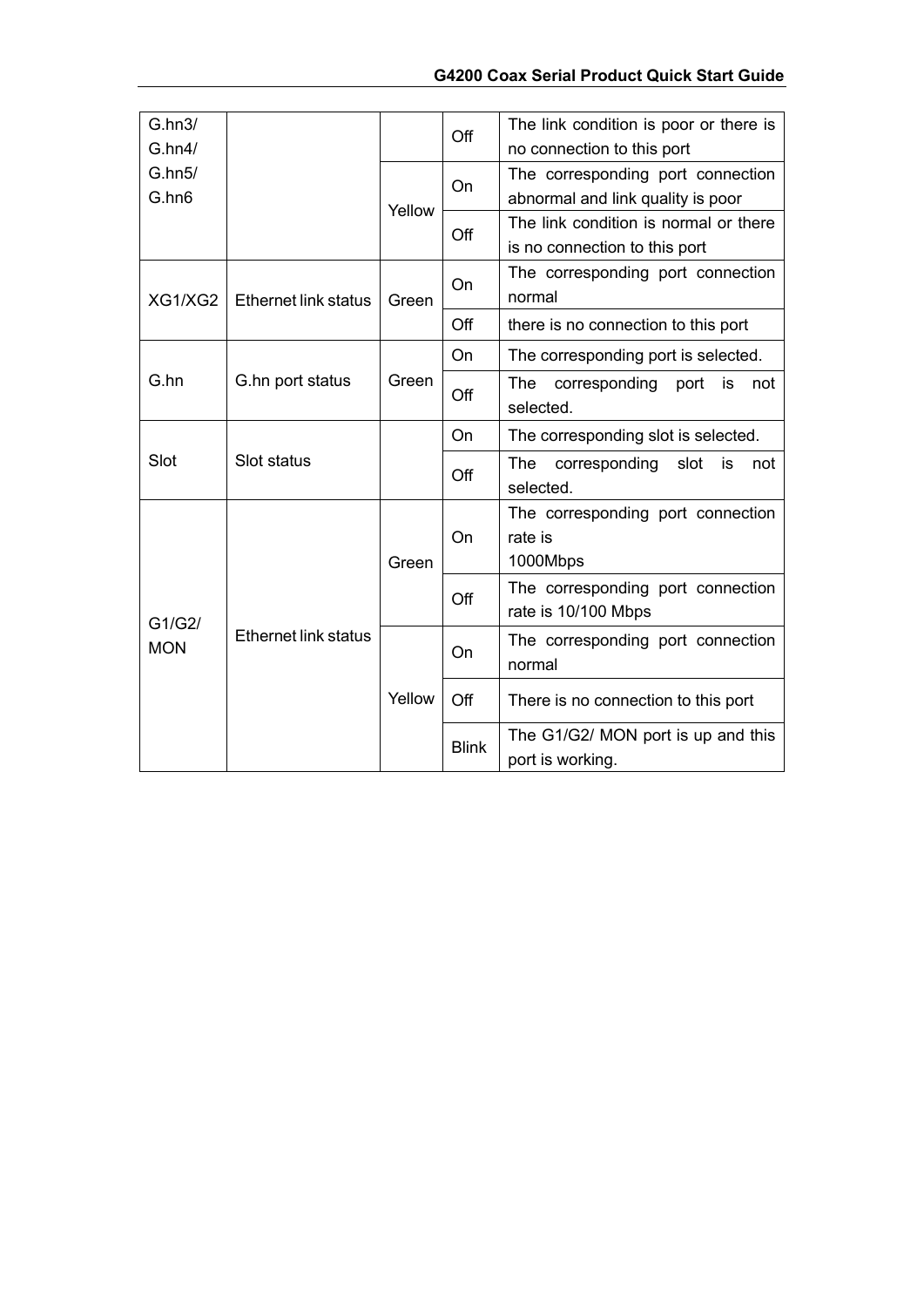## **2.3 G4200E (Headend device)**

G4200E is the device of multiplexer system, as shown in the following drawings. It supports 2 XGE/10G SFP ports, 1 x 10/100/1000BT ports, 4 x coax g.hn Ports, one gigabit monitor port.



**G4200E-4C (220V-AC)**



**G4200E (60V-AC)**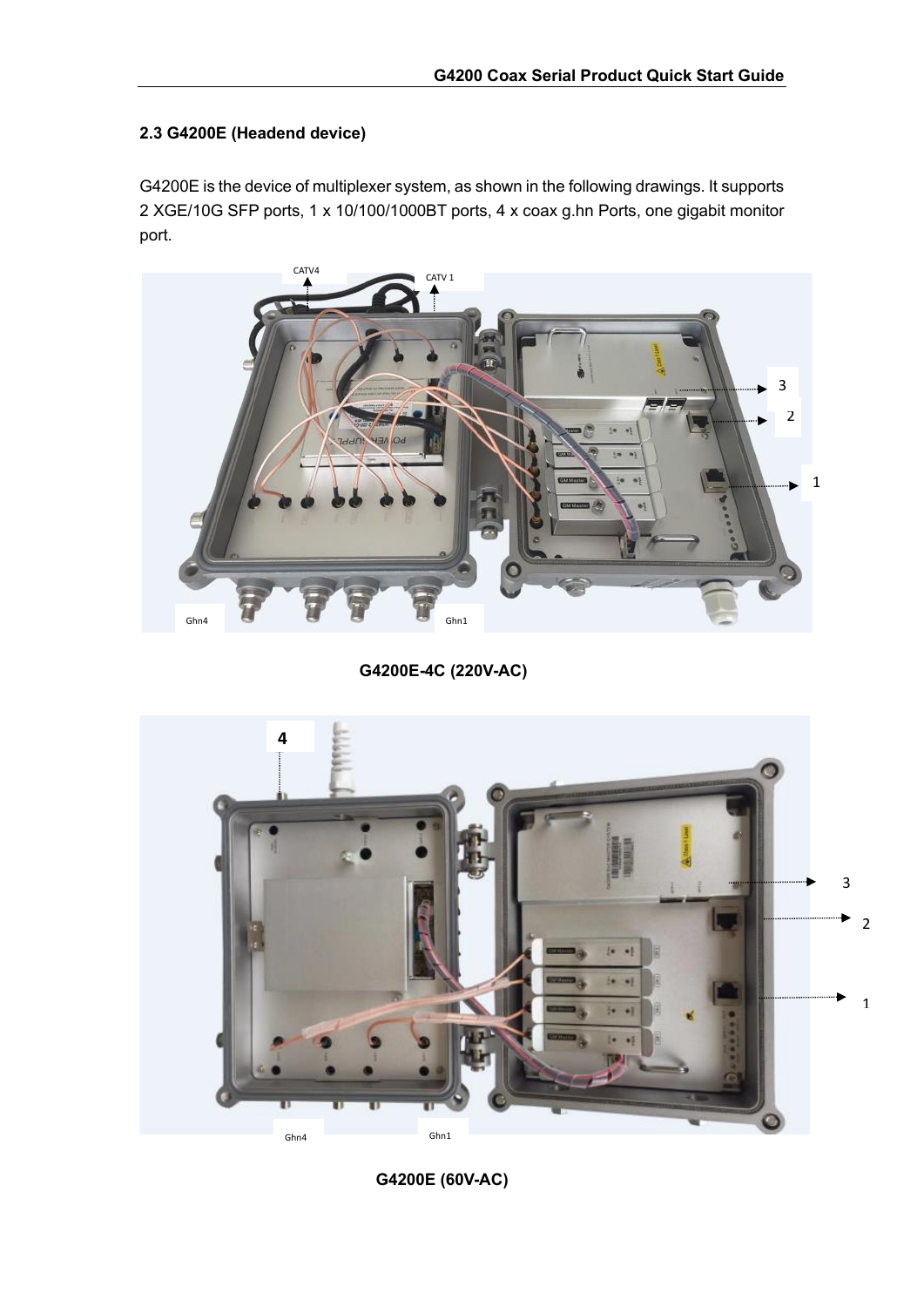The following table shows the port descriptions.

| Label                   | <b>Description</b>                                                                                                             |
|-------------------------|--------------------------------------------------------------------------------------------------------------------------------|
|                         | Console port: A RS-232 connector for connection<br>to a computer for console control/administration.                           |
| Console (1)             | The RS-232 console port can be used for<br>accessing the device CLI (command<br>line<br>interface) for out-of-band management. |
| MGMT(2)                 | Monitor port, 1 x 1GE local<br>system<br>provision/monitoring port                                                             |
| SPF+1/SFP+2 (3)         | 2x GE/10GE SFP Ethernet ports for uplink<br>aggregation                                                                        |
| G.hn1/G.hn2/G.hn3/G.hn4 | G.hn ports for data signal                                                                                                     |
| CATV1/CATV2/CATV3/CATV4 | CATV signal input port                                                                                                         |
| PWR(4)                  | Power is supplied via coaxial cables (40-95VAC)                                                                                |

The following table shows the LED descriptions.

| Label          | <b>Type</b>                 | Color  | <b>State</b> | <b>Description</b>                     |
|----------------|-----------------------------|--------|--------------|----------------------------------------|
|                |                             |        | On           | The power is on and supplying the      |
| <b>PWR</b>     | Power status                | Yellow |              | current to the system                  |
|                |                             |        | Off          | The power is off or it is not          |
|                |                             |        |              | supplying the current to the system    |
| <b>SYS</b>     |                             | Green  | On           | System is started                      |
|                | System status               |        | Off          | System has not started                 |
|                |                             |        |              | The corresponding port connection      |
|                |                             | Green  | On           | normal                                 |
| G.hn1<br>G.hn2 |                             |        | Off          | The link condition is poor or there is |
| G.hn3          | G.hn link status            |        |              |                                        |
| G.hn4          |                             | Yellow | <b>On</b>    | The corresponding port connection      |
|                |                             |        |              | abnormal and link quality is poor      |
|                |                             |        | Off          | The link condition is normal or there  |
|                |                             |        |              | is no connection to this port          |
|                |                             |        | On           | The corresponding port connection      |
| $SFP+1/S$      | <b>Ethernet link status</b> | Green  |              | normal                                 |
| $PF+2$         |                             |        | Off          | there is no connection to this port    |
| G.hn           | G.hn port status            | Green  | On           | The corresponding port is selected.    |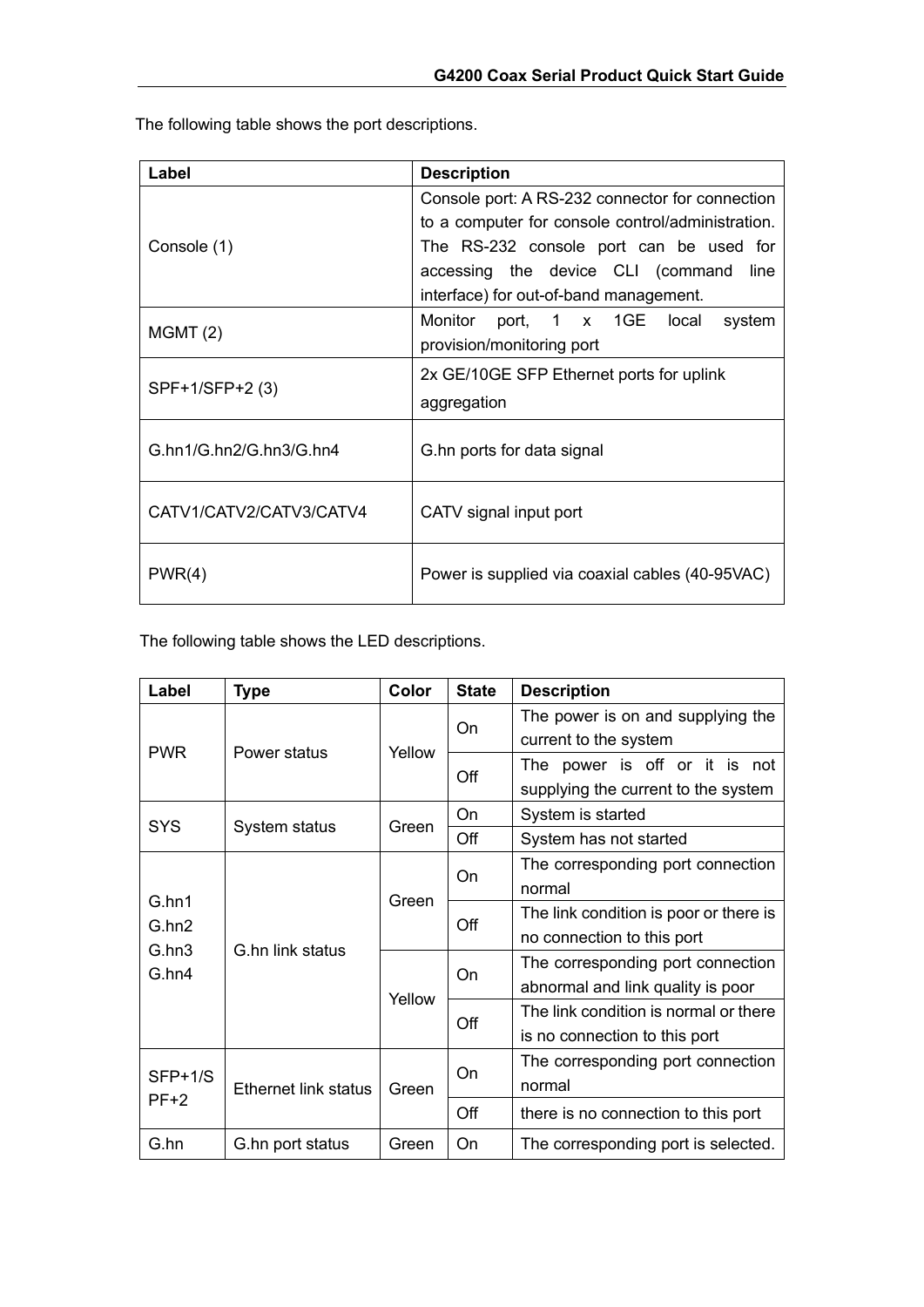|                                            |       |              | Off                                              | The corresponding port is<br>not<br>selected. |
|--------------------------------------------|-------|--------------|--------------------------------------------------|-----------------------------------------------|
|                                            |       |              | Off                                              | The corresponding slot is<br>not<br>selected. |
| <b>Ethernet link status</b><br><b>MGMT</b> | Green | On           | Connection Rate 1000Mbps                         |                                               |
|                                            |       |              | Off                                              | Connection Rate 10/100 Mbps                   |
|                                            |       |              | On                                               | The corresponding port connection<br>normal   |
|                                            |       | Yellow       | Off                                              | There is no connection to this port           |
|                                            |       | <b>Blink</b> | The MGMT port is up and this port<br>is working. |                                               |

## **2.4 G4201C (Remote device)**

The panels are shown below:



The following table shows the port descriptions.

| Label             | <b>Description</b>                                        |  |
|-------------------|-----------------------------------------------------------|--|
|                   | One combined RF CATV and G.HN input port supporting       |  |
| G.hn              | P <sub>2</sub> P and P <sub>2</sub> MP connections        |  |
|                   | The remote converter units support 12V DC power supply    |  |
| DC-12V/1.0A Input | option. The above figure shows the power connector on the |  |
|                   | rear panel.                                               |  |
|                   | 1x 10/100/1000BT Ethernet ports, Ethernet RJ-45           |  |
| <b>GE</b>         | connection, Connect to computer or other Ethernet device  |  |

The following table shows the LED description:

| <b>LED</b> | <b>LED</b><br>color | <b>Description</b> |                        |
|------------|---------------------|--------------------|------------------------|
| <b>PWR</b> | Yellow              | On                 | Power supply is normal |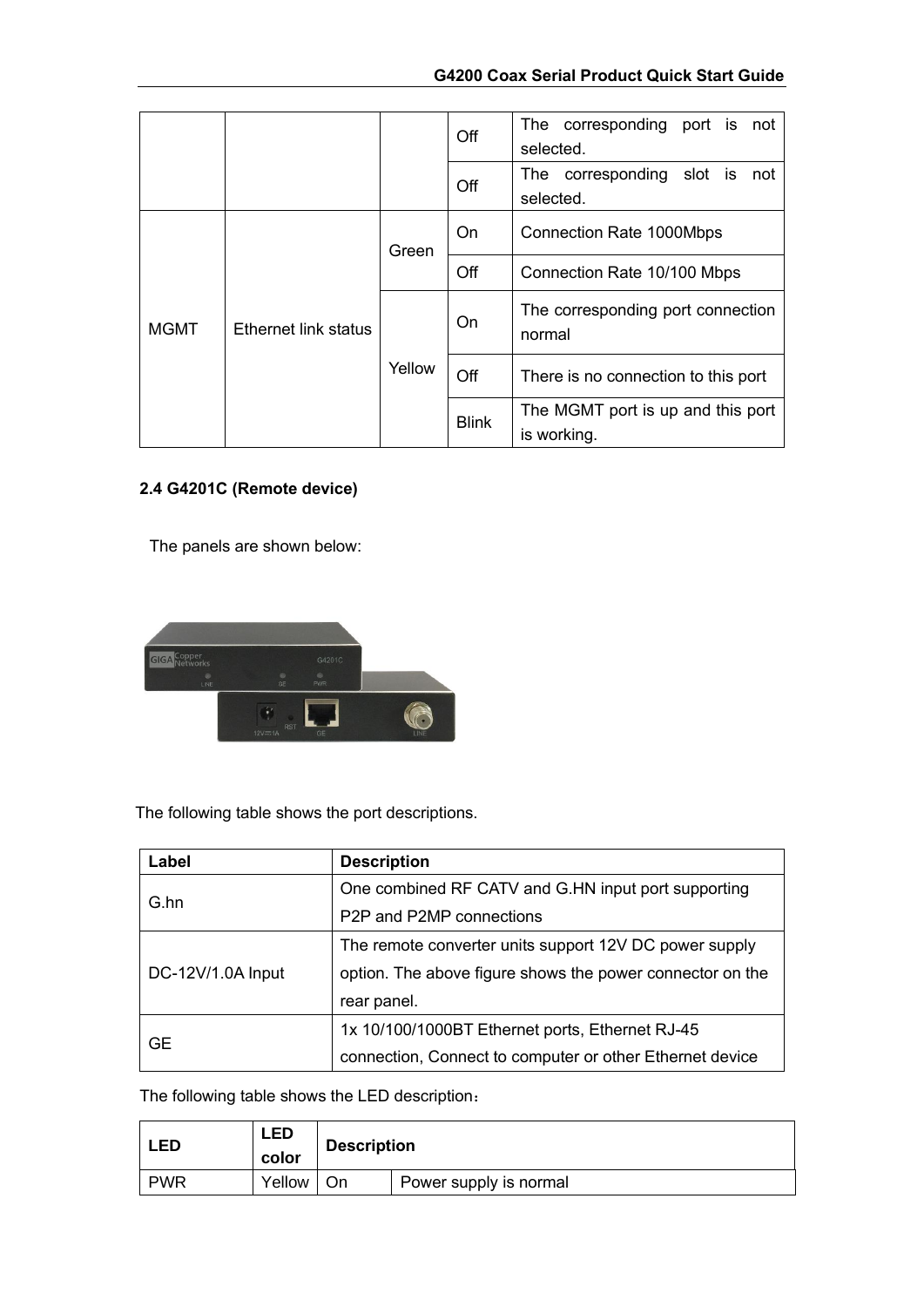|                         |        | Off                                                                   | The power is off or it is abnormal                                         |  |  |  |  |
|-------------------------|--------|-----------------------------------------------------------------------|----------------------------------------------------------------------------|--|--|--|--|
| Green<br>G.hn<br>Yellow |        | On                                                                    | Corresponding port connection normal                                       |  |  |  |  |
|                         |        | Off                                                                   | Green led and Yellow led are off this port is not<br>connected             |  |  |  |  |
|                         | On     | Corresponding port connection abnormal and link<br>quality<br>is poor |                                                                            |  |  |  |  |
|                         |        | Off                                                                   | Green led and Yellow led are off , this port is not<br>connected           |  |  |  |  |
|                         | Yellow | On                                                                    | Corresponding port is connected                                            |  |  |  |  |
| GE                      |        | Off                                                                   | Corresponding port is not connected                                        |  |  |  |  |
|                         |        | <b>Blinking</b>                                                       | Corresponding<br>transmitting<br>Data<br>is<br>port<br>(sending/receiving) |  |  |  |  |
|                         |        | On                                                                    | Corresponding port link speed is 1000Mbps                                  |  |  |  |  |
| GЕ                      | Green  | Off                                                                   | Corresponding port link speed is 10/100Mbps                                |  |  |  |  |

# 3.Application Diagram

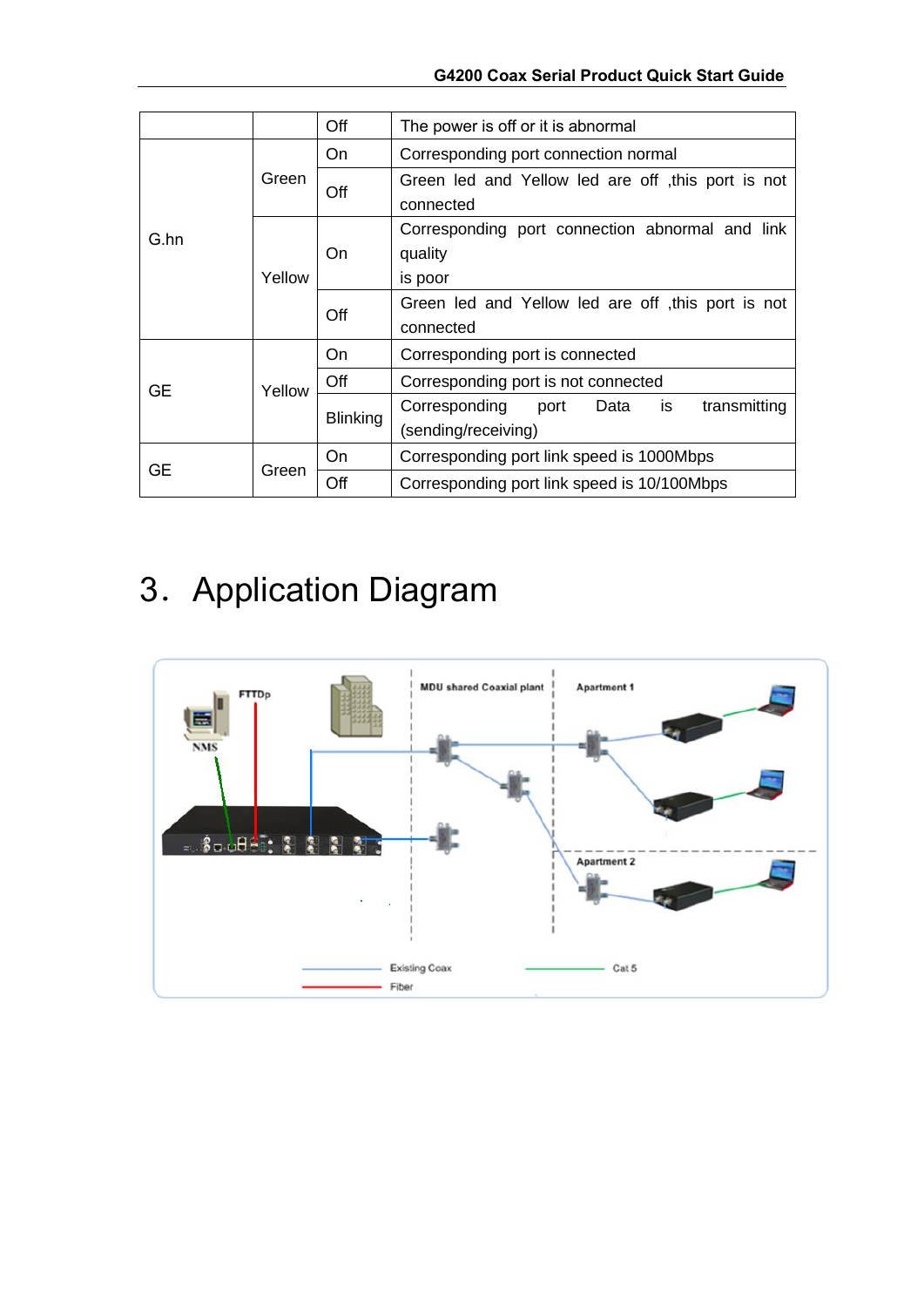

## 4. Installation

## **Setup1:**

G4200-4C/8C or G4200C or G4200E (Headend device) + G4201C (Remote device)

## **Setup2:**

G4200CD-L (Local device) + G4201C (Remote device)

## **4.1 G4200-4C/8C or G4200C (Headend device)**

**Step 1**:**Connect to uplink Ethernet port G1, or G2, or XG1, or XG2**



If you use Cat.5 cable access, please put Cat.5 into G1 or G2 port.

If you use fiber access, please put optical module into XG1, XG2 SFP port first, then connet fiber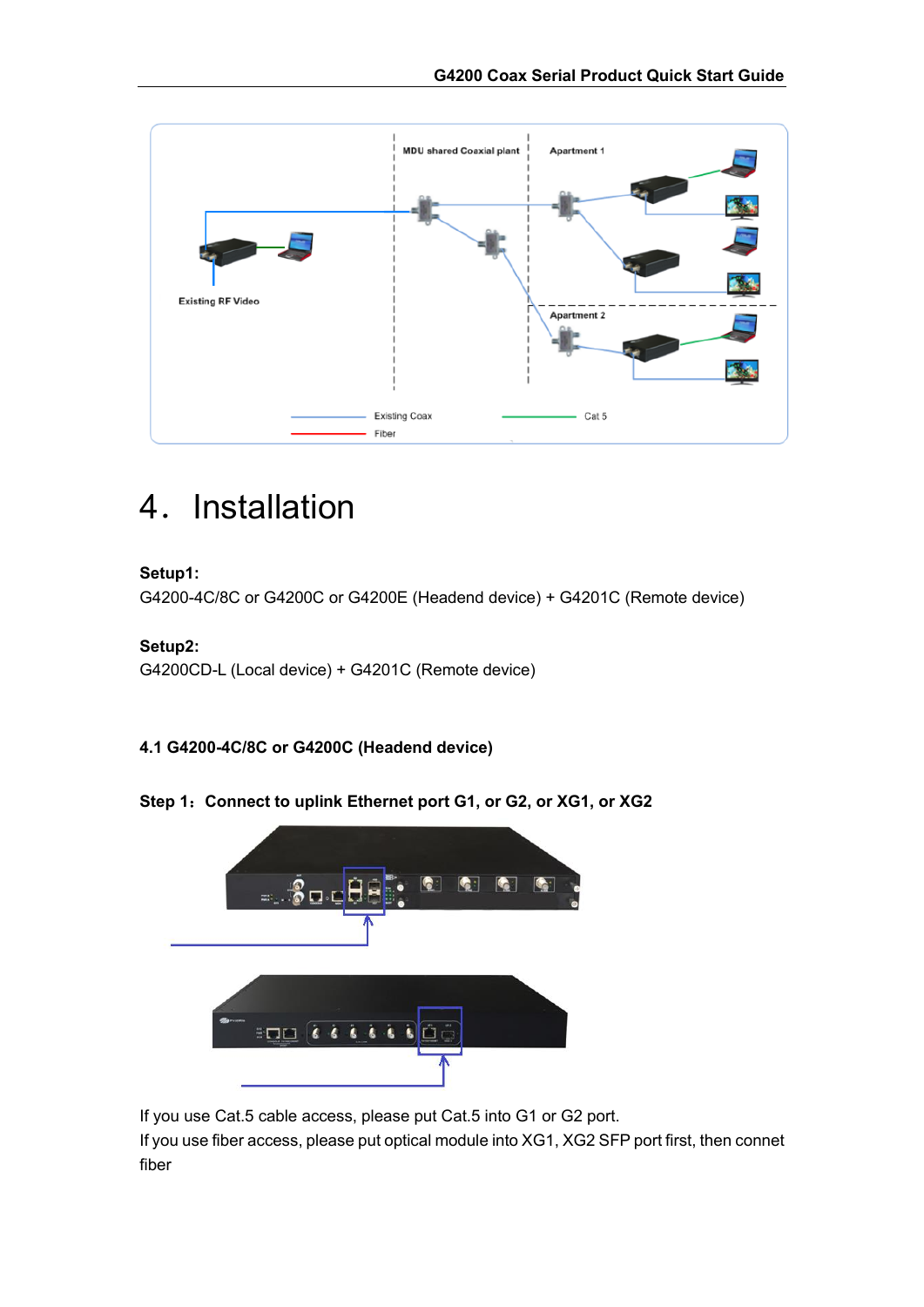

**Step 2**:**Connect coaxial cable to downlink coax port**

Please coaxial cable to G.hn port;



## **4.2 G4201C (Remote device)**



Step 1: Connect to uplink coax port.





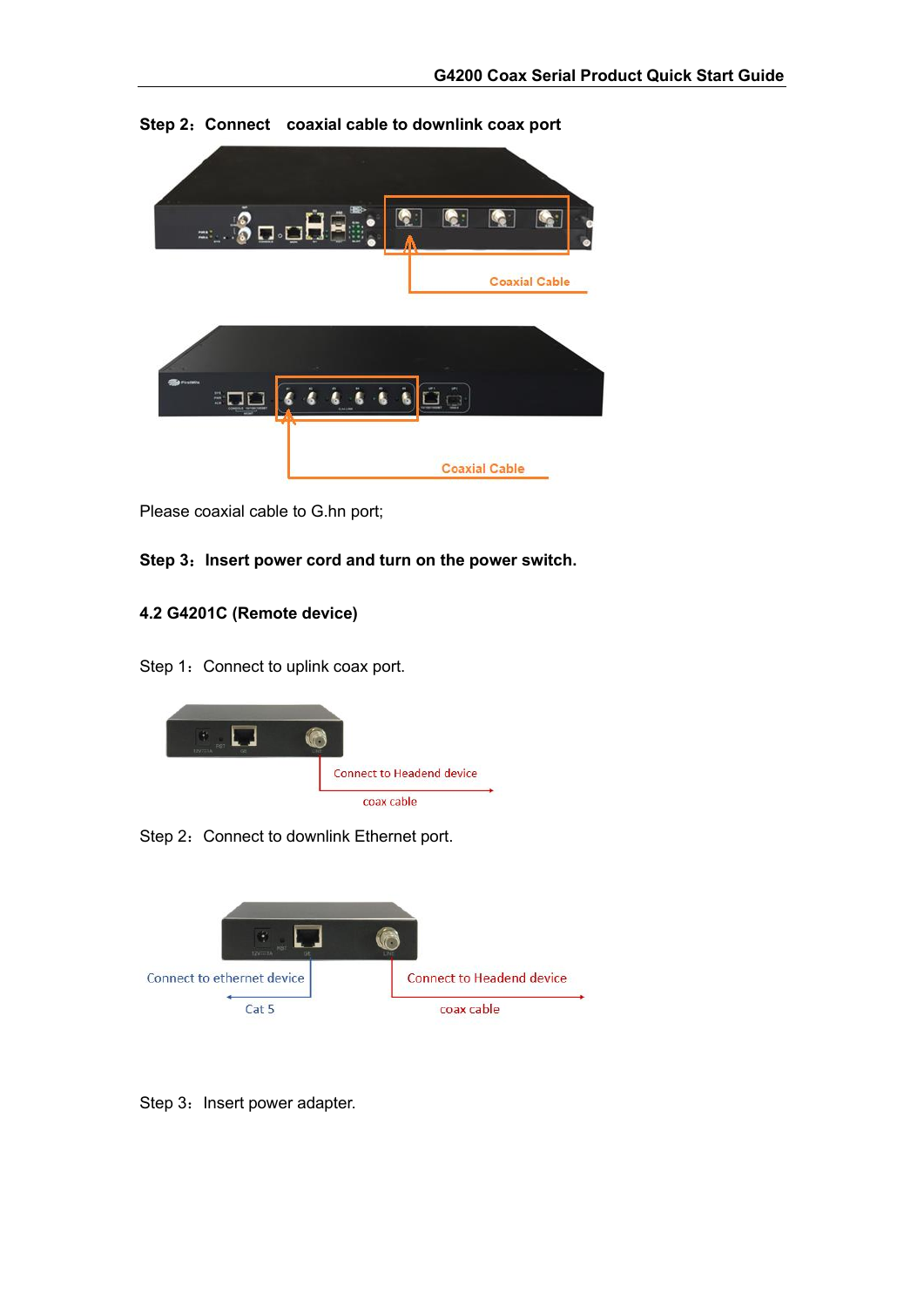

## 5. Login

Default configuration:

| IP address: | 192.168.0.252 |
|-------------|---------------|
| IP subnet:  | 255 255 255 0 |
| User name:  | superuser     |
| Password:   | 123           |

You can visit the web based management page of the headend device, open a web browser and visit **[http://192.168.0.252](http://192.168.0.252/)**, input username and password.

| Sign in                                                             |           |         |        |  |  |  |  |
|---------------------------------------------------------------------|-----------|---------|--------|--|--|--|--|
| http://192.168.0.252<br>Your connection to this site is not private |           |         |        |  |  |  |  |
| Username                                                            | superuser |         |        |  |  |  |  |
| Password                                                            |           |         |        |  |  |  |  |
|                                                                     |           | Sign in | Cancel |  |  |  |  |

### **5.1 Change IP**

You can change device IP address from "VLAN Management > VLAN Interface"

| <b>Vlan Interface</b>                          |          |                       |  |  |  |  |
|------------------------------------------------|----------|-----------------------|--|--|--|--|
| <b>Vlan ID</b>                                 | 1        | $\frac{\Delta}{\Psi}$ |  |  |  |  |
| <b>Vlan Interface IPv4 Configuation</b>        |          |                       |  |  |  |  |
| <b>TYPE</b>                                    | Manual - |                       |  |  |  |  |
| <b>IP Address</b>                              |          |                       |  |  |  |  |
| <b>IP Netmask</b>                              |          |                       |  |  |  |  |
| <b>IP Gateway</b>                              |          |                       |  |  |  |  |
| Apply                                          |          |                       |  |  |  |  |
| <b>Vlan Interface Second IPv4 Configuation</b> |          |                       |  |  |  |  |
| <b>IP Address</b>                              |          |                       |  |  |  |  |
| <b>IP Netmask</b>                              |          |                       |  |  |  |  |
|                                                |          | Apply                 |  |  |  |  |
| <b>Vlan Interface Ipv6 Configuation</b>        |          |                       |  |  |  |  |
| <b>IPv6 Address</b>                            |          |                       |  |  |  |  |
|                                                |          | Apply                 |  |  |  |  |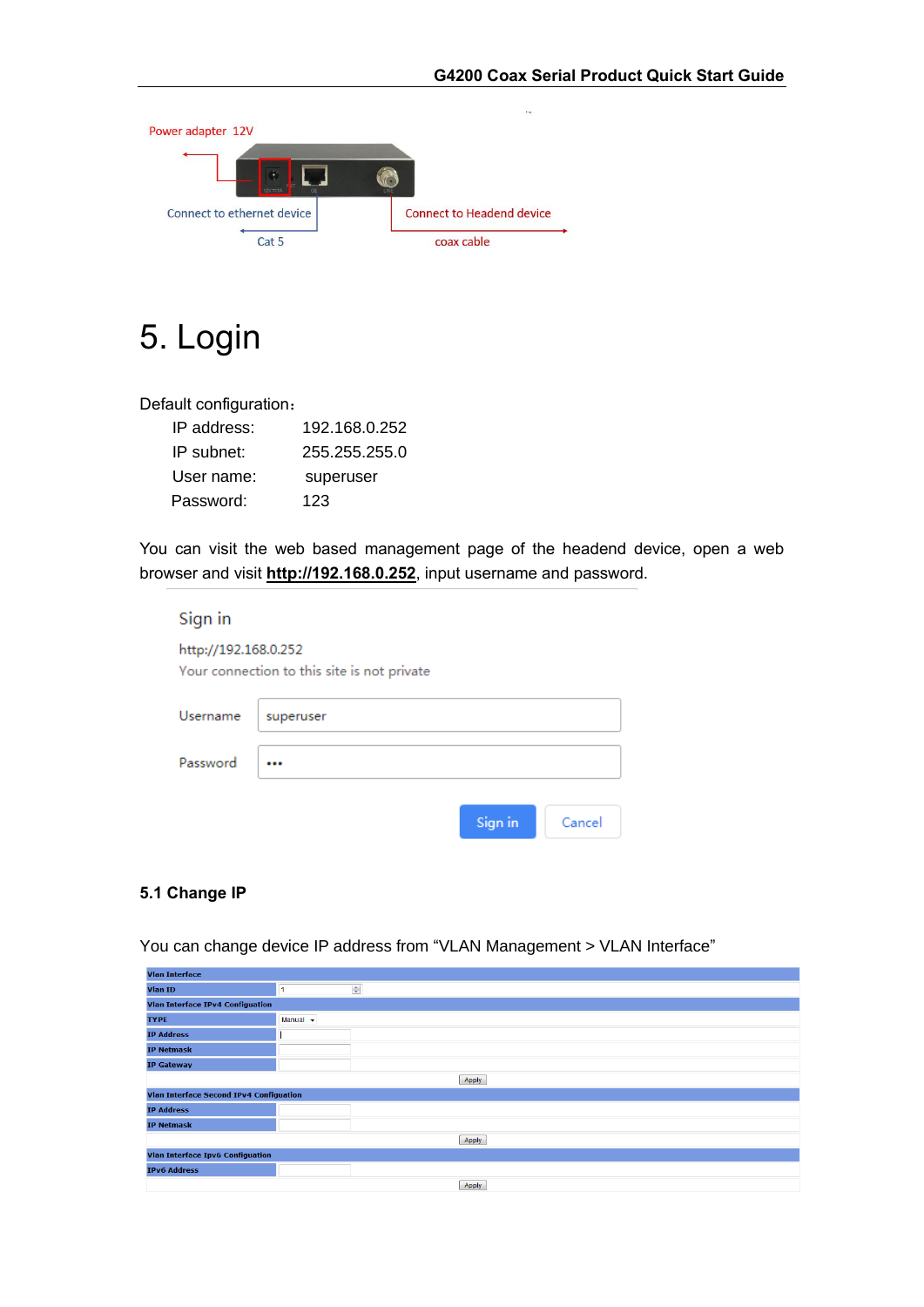## **5.2 Change device time**

You can change system time through the path Administration >SNTP.

| <b>SNTP Setting</b>      |            |                 |    |               |    |
|--------------------------|------------|-----------------|----|---------------|----|
| <b>SNTP Mode</b>         | Server -   |                 |    |               |    |
| <b>Server IP address</b> |            | XXX.XXX.XXX.XXX |    |               |    |
| Max Response Time(s)     |            |                 |    |               |    |
| <b>Time Zone Offset</b>  | <b>GMT</b> |                 |    |               |    |
| Time Offset(min)         |            |                 |    |               |    |
| Year                     | 2015       | <b>Month</b>    | 17 | <b>Day</b>    |    |
| Hour                     |            | <b>Minute</b>   | 16 | <b>Second</b> | 59 |
| Apply                    |            |                 |    |               |    |

#### **5.3 Save configuration**

You can save configuration information through the pathAdministration >Save Configuration.

### **Save Current Configurations**

Save

#### **5.4 Check device basic information**

You can check device basic information through the path System Information>Basic Information.

| <b>System Information</b>  |                             |  |  |  |
|----------------------------|-----------------------------|--|--|--|
| <b>System Name</b>         | <b>XXXXC</b>                |  |  |  |
| <b>System Location</b>     | <b>XXXXXXXXXXXXXXXX</b>     |  |  |  |
| <b>System Description</b>  | G.hn Managed Switch         |  |  |  |
| <b>System Contact</b>      | support@xxxxxxxxx.com       |  |  |  |
| <b>MAC Address</b>         | 00-XX-XX-XX-09-23           |  |  |  |
| <b>Hardware Version</b>    | 1.0                         |  |  |  |
| <b>Kernel Version</b>      | 1.00                        |  |  |  |
| <b>Software Version</b>    | 2.845C                      |  |  |  |
| <b>Boot Loader Version</b> | 1.000                       |  |  |  |
| <b>Serial Number</b>       | R3A0138992                  |  |  |  |
|                            |                             |  |  |  |
| <b>Temperature Status</b>  | 36.5 degree Celsius         |  |  |  |
| <b>Fans Status</b>         | Normal                      |  |  |  |
| <b>Powers Status</b>       | A: On, B: On                |  |  |  |
| <b>Local Date Time</b>     | Wed Jul 1 00:03:40 EDT 2015 |  |  |  |
| Refresh<br>Apply           |                             |  |  |  |